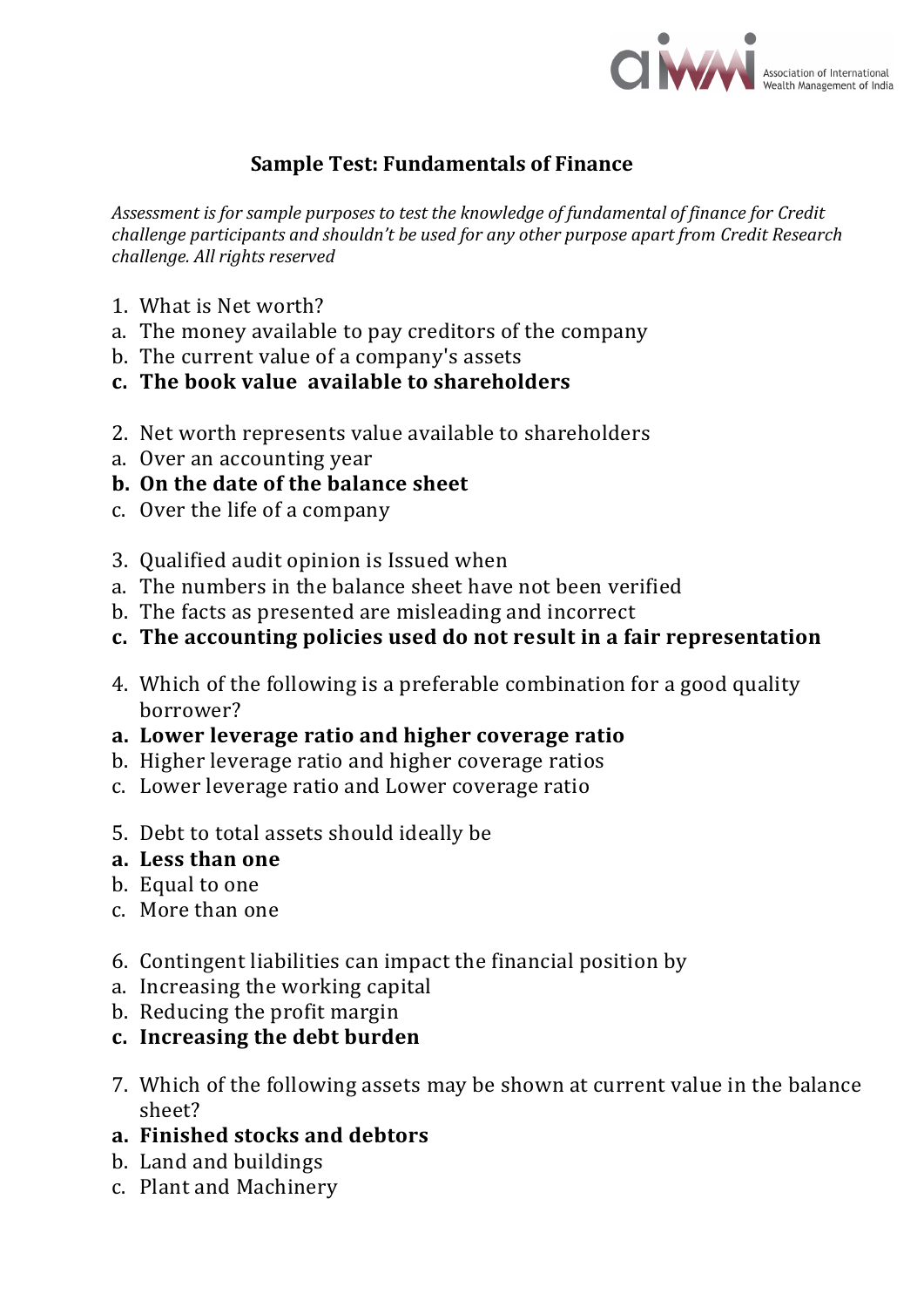

8.

8 . An analyst will verify the quality of the numbers in an annual report by using

# **a. Qualifications provided by the auditors**

- b. Directors report and comments
- c. Explanations provided by the company
- 9. The link between the profit and loss account and the balance sheet is
- a. Revenue from sales
- b. Interest from borrowings
- **c. Profit retained after dividends**
- 10. Which of the following is NOT a typical type of income and employment documentation within a company, the nature of expenses and profits are reported?

#### **a. For each segment**

- b. For each region
- c. For each product
- 11. If the borrowings of a company are higher than its assets, it is likely to result in:
- a. Low earnings per share
- b. High debt coverage
- **c. Negative net worth**
- 12. An increase in the net worth of a company increases:
- a. The debt-equity ratio
- b. The net profit margin
- **c. Book value per share**
- 13. An auditor is likely to qualify accounts if
- a. The company is in steep losses

# **b. The accounting policies have changed**

- c. The promoter holdings have dropped
- 14. An increase in operating profits may not result in an increase in net profits if:
- **a. Interest costs have increased**
- b. Depreciation is lower
- c. Fixed costs are higher
- 15. The ability of the firm to borrow more is primarily evident in:
	- **a. Solvency ratios**
	- b. Liquidity ratios
	- c. Profitability ratios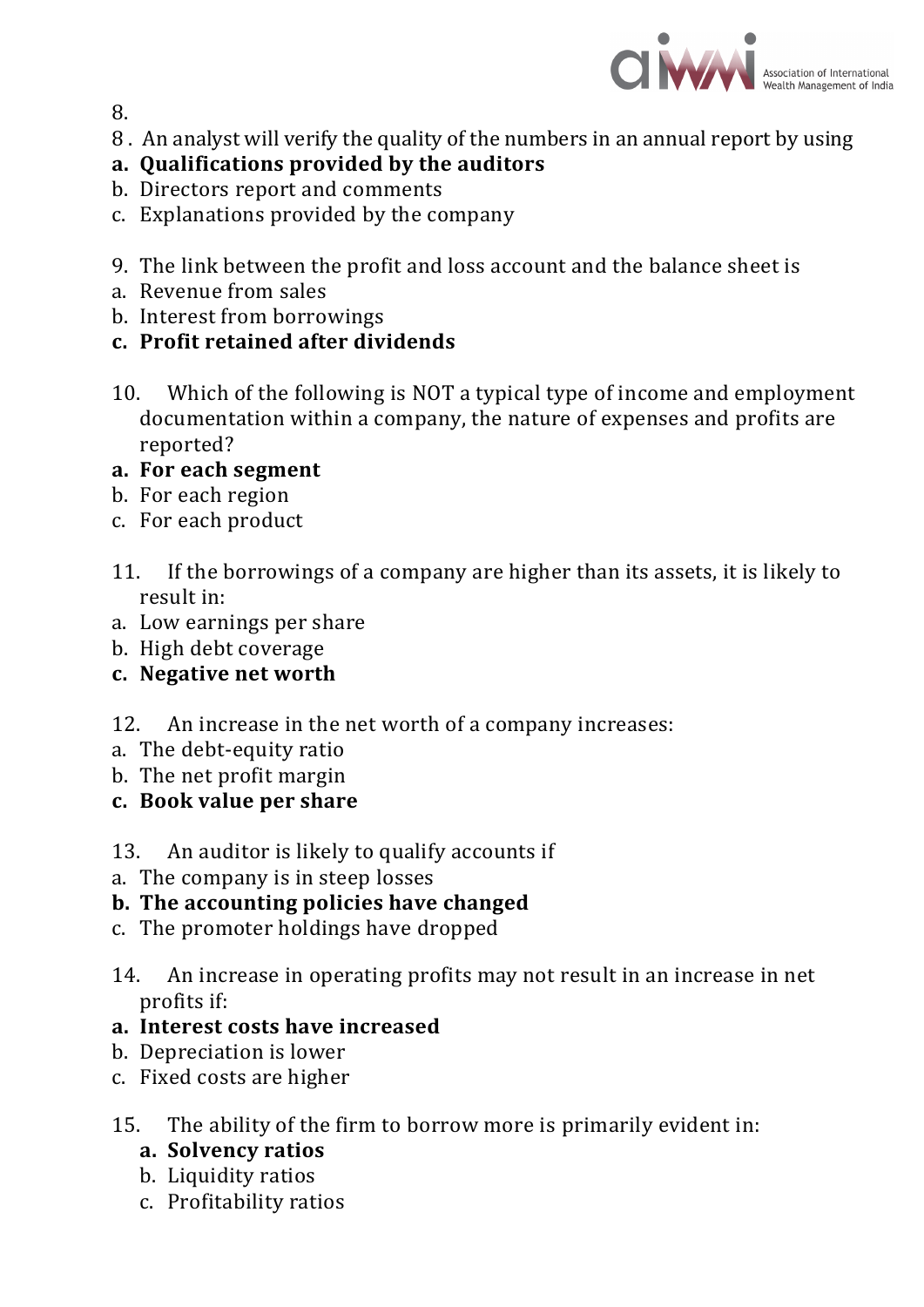

- 16. A financial firm's price to book value is a relevant number primarily because:
- a. Financial stocks are widely held and well traded

# **b. The assets are mostly stated at realisable value**

- c. Book value is not impacted by other income
- 17. A borrows money from Bank B. Which of the following is TRUE?
- a. It creates and asset for A and asset for B
- b. It creates and asset for A and liability for B
- c. It creates and liability for A and liability for B
- **d. It creates and liability for A and asset for B**
- 18. Which of the following is **NOT** correct?
- **a. Assets = Liability + Contributed Capital + Ending Retained Earnings + Dividends**
- b. Assets = Liability + Contributed Capital + Ending Retained Earnings
- c. Assets = Liability + Contributed Capital + Beginning Retained Earnings + Revenue – Expenses - Dividends
- 19. Securities that, if included in a diluted EPS calculation, result in an EPS lower than the company's basic EPS are called as

# **a. Dilutive Securities**

- b. Antidilutive Securities
- 20. What is also known as "the statement of financial position"
- a. Cash flow statement
- b. Trial Balance
- c. Profit and Loss Statement
- **d. Balance Sheet**
- 21. Amounts owed to a company by its customers for products and services already delivered is called as
- a. Trades payable
- **b. Trades receivable**
- c. Trades pending
- d. Advance trades
- 22. Which activities are classified to obtain or repay capital?
- a. Operating Activities
- b. Investing Activities
- **c. Financing Activities**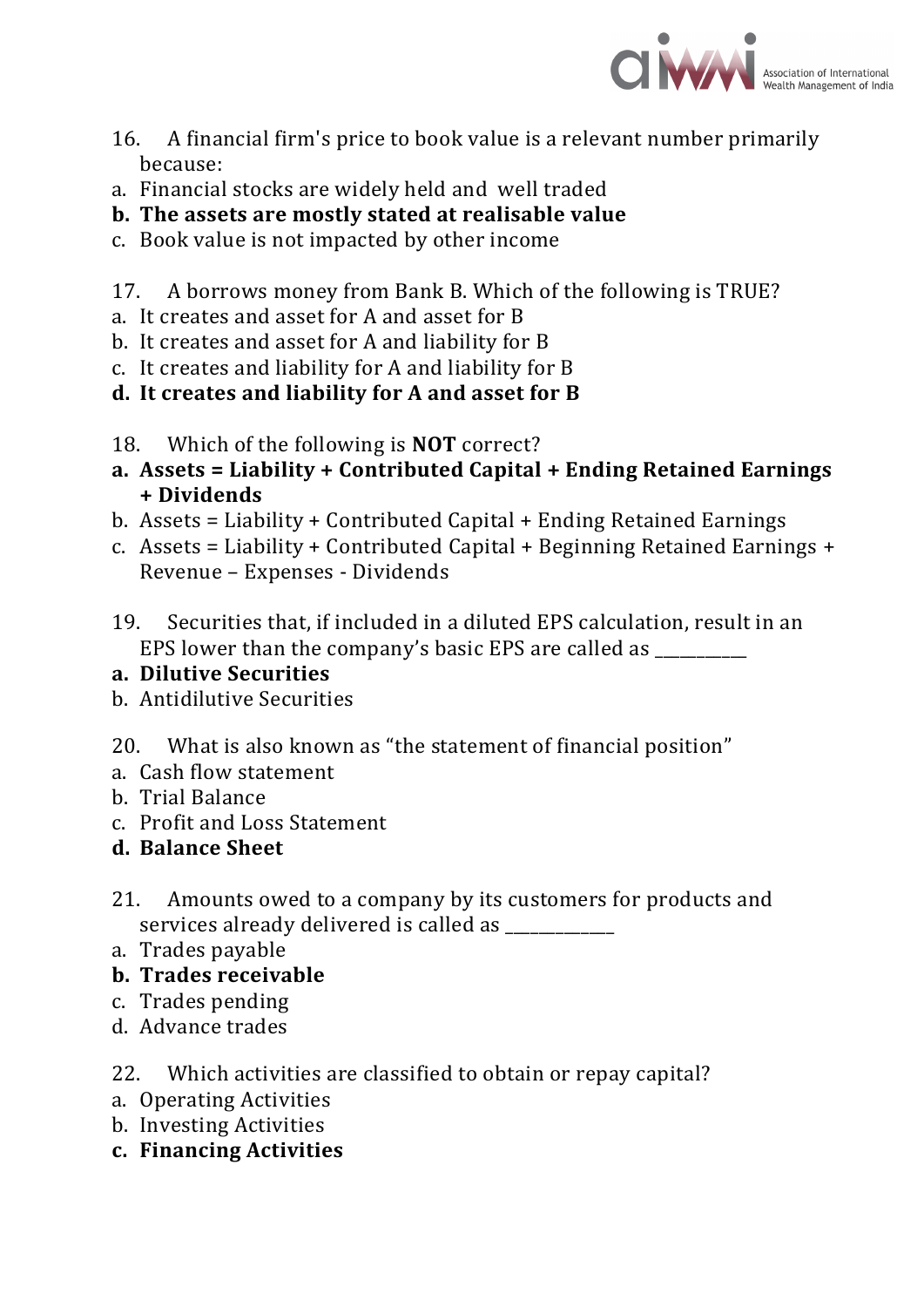

- 23. Indirect Method begins with net income and adjusts to operating cash flows. True or False?
- **a. True**
- b. False
- 24. What step follows "**Determine the net cash flow from operating activities"** in preparation of cash flow statement?
- a. Determine the change in cash.
- **b. Determine net cash flows from investing and financing activities**
- c. Disclose any significant noncash transactions separately at the bottom of the statement.
- d. Include summary of net increase (decrease) in cash, cash at beginning, and cash at end.
- 25. The return on equity of a company is a function of:

# **a. Asset utilisation, leverage and margin**

- b. Debt cover, leverage and asset productivity
- c. Margin, liquidity and asset growth
- 26. In computing net worth, which of these adjustments is usually made?
- a. Assets are valued at current realisable value
- b. Depreciation and non-cash elements are added back
- **c. Contingent liabilities are excluded**
- 27. The valuation of a stock is a helpful measure because it links accounting numbers to:
- **a. Market prices of equity**
- b. Industry averages over time
- c. Annual averages for the company
- 28. Long-term solvency is indicated by:
- **a. Debt-Equity ratio**
- b. Liquidity ratio
- c. Interest coverage ratio

# 29. A falling profit margin can lead to

a. Lower debt coverage

# **b. Higher input costs**

c. Lower revenue growth

30. When a company's fixed costs are high, an increase in sales leads to

- a. Proportionate increase in margin
- **b. More than proportionate increase in profits**
- c. Less than proportionate increase in costs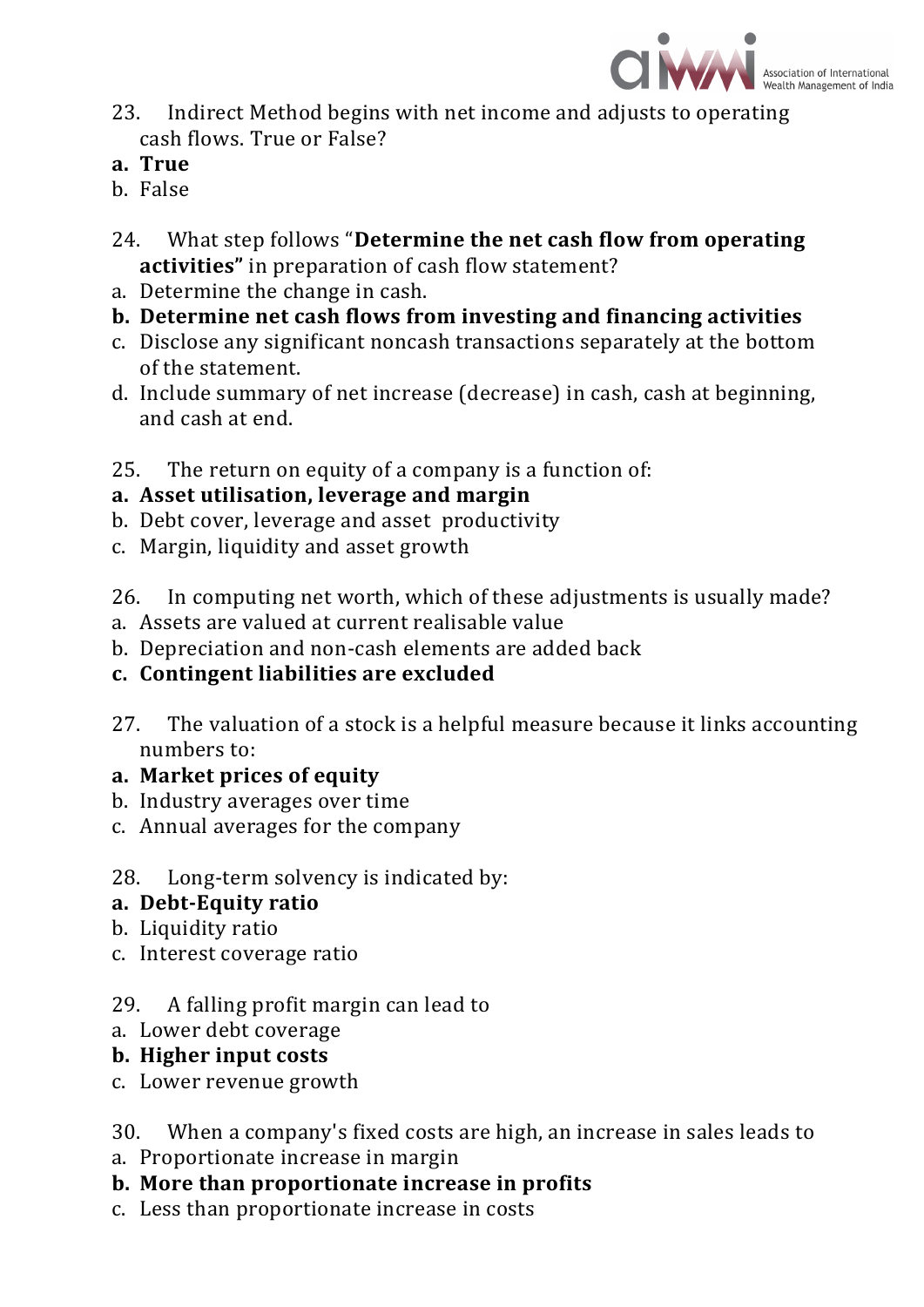

- 31. The return on equity is positively impacted by leverage only if
- a. Sales are increasing
- b. Net worth is decreasing
- **c. Profits are increasing**
- 32. Profit margins of which kind of business is usually likely to be higher than average?
- **a. New**
- b. Growing
- c. Establishing
- 33. A high profitability ratio is interpreted best if
- a. It is achieved in a year of poor growth
- b. It is in line with the average over a period of time
- **c. It is better than the industry averages**
- 34. Whether the firm is well positioned to meet its short term obligation is measured by?
- a. Solvency Ratios
- **b. Liquidity Ratios**
- c. Coverage Ratios
- 35. Valuation ratios shows how firm's equity is performing related to
- a. Its past history
- b. Its average over time
- **c. Its market prices**
- 36. In computing the forward looking PE ratio, which of the following is used?
- a. Average based on quarterly earnings
- b. Median earnings of the peer group
- **c. Analyst estimates of future earnings**
- 37. A share that is traded with good volumes may represent possible manipulation if its bid-ask spread is
- a. Constant and narrowing
- **b. Volatile and widening**
- c. Narrowing but volatile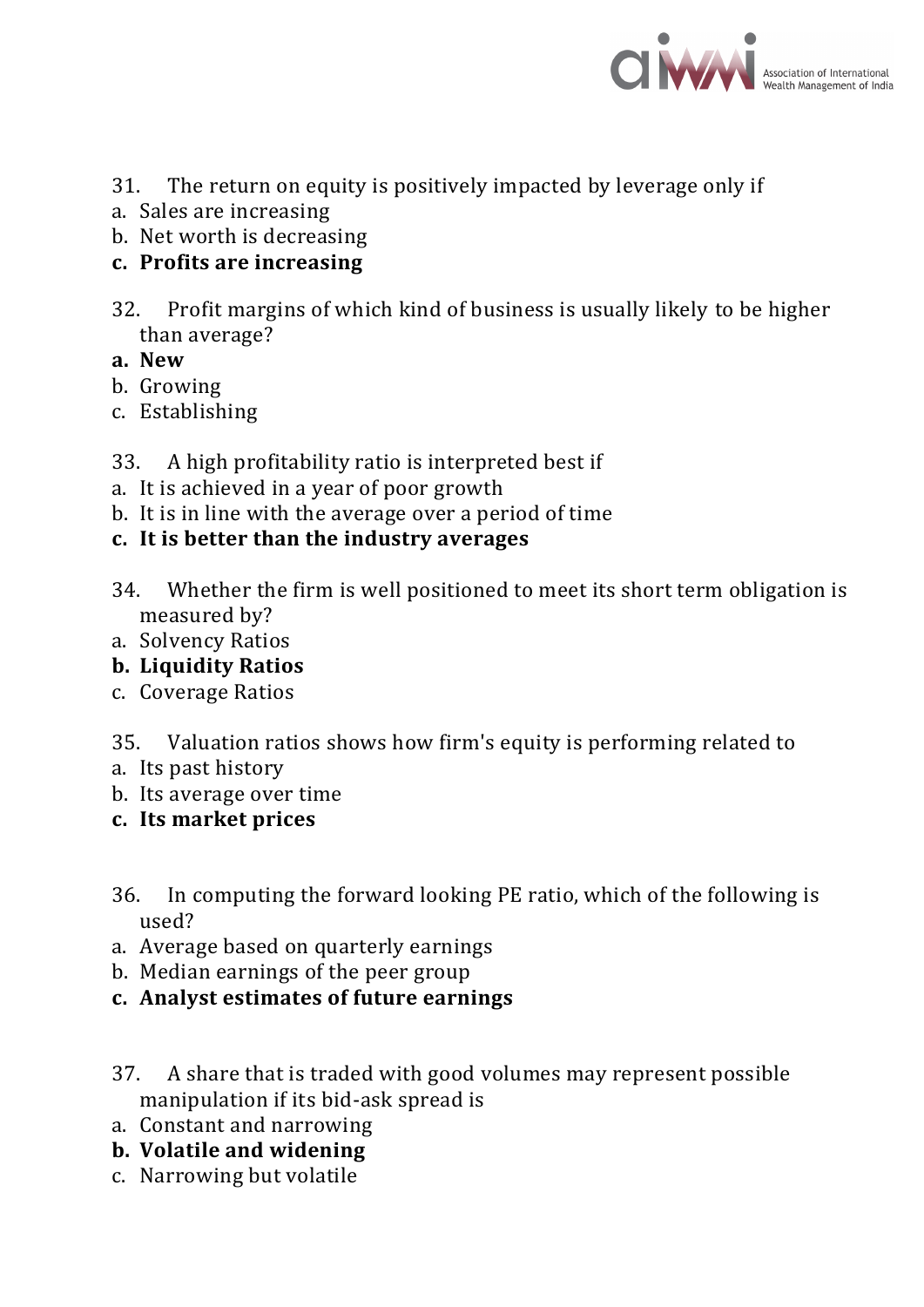

- 38. When rising prices and rising Inventories, which of the following Inventory Valuation Method Will result in a understating of Net Income?
	- a. Weighted Avg. Method
	- **b. LIFO Method**
	- c. FIFO Method
	- d. Not Attempted
- 39. As a general rule, revenue is normally recognized when it is \_\_\_\_\_\_\_\_.

#### **a. Realizable and earned**

- b. Measurable and received
- c. Measurable and earned
- d. Not Attempted
- 40. Cash Flow statement prepared using direct and indirect method fetches different results.
	- **a. FALSE**
	- b. TRUE
	- c. Not Attempted
	- 41. Companies report accounts receivable at:
		- a. Their liquidation value.
		- **b. Their net realizable value**
		- c. The lower-of-cost-or-market value
		- d. Not Attempted
	- 42. If the company's total asset turnover and gearing ratio increases, what would be the impact on return on equity if other things remain constant?
		- **a. The return on equity will increase**
		- b. The return on equity will decrease
		- c. The return on equity will not be impacted
		- d. None of the above
		- e. Not Attempted
	- 43. Which of the following is not a contingent liability?
		- a. Corporate guarantee received from a group company
		- b. Excise claims against the company
		- c. Bills discounted with banks